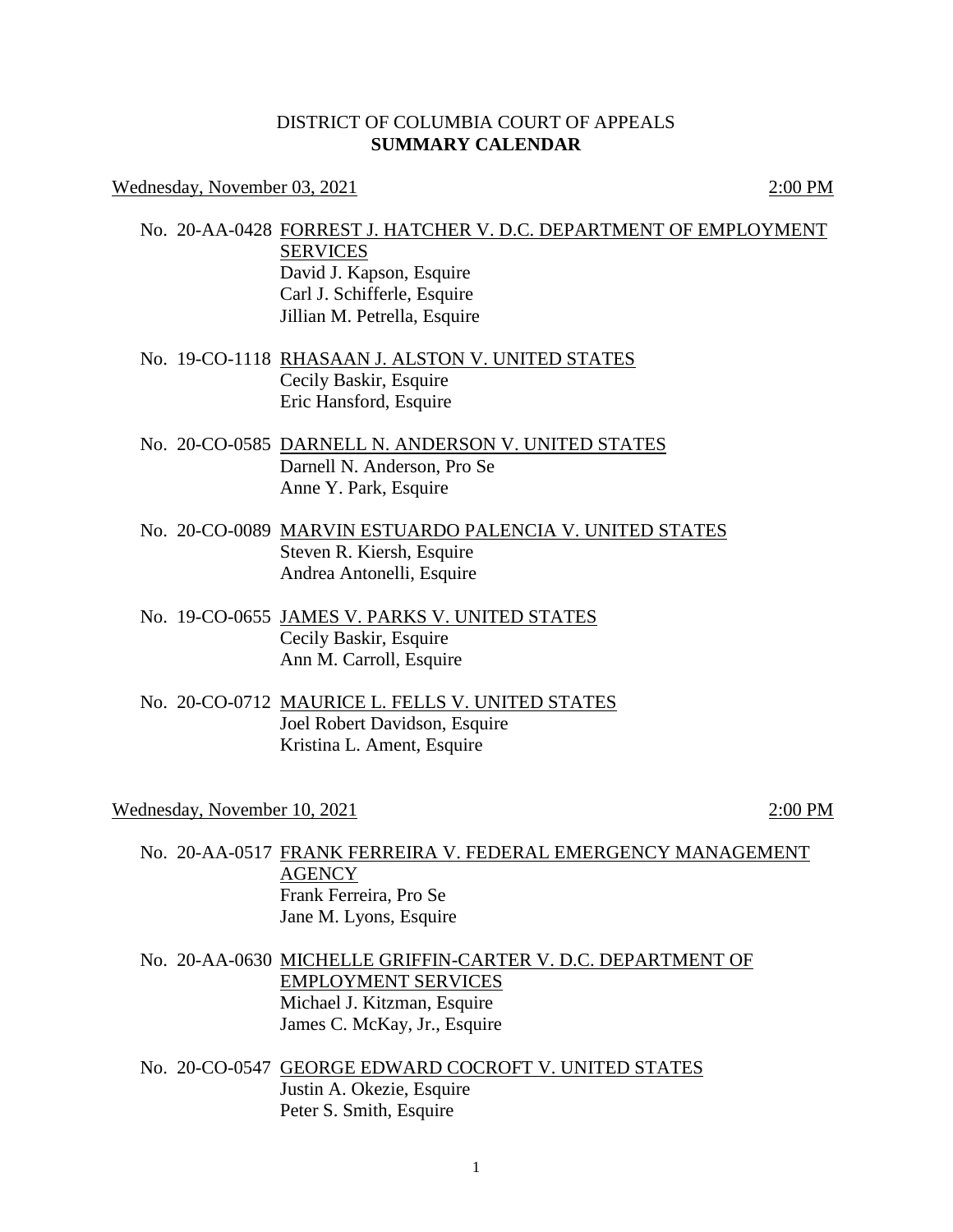- No. 20-CF-0252 VIVIAN M. HAIRSTON V. UNITED STATES Thomas D. Engle, Esquire Patricia A. Heffernan, Esquire
- No. 19-CM-1136 ASHLEY MONEE EARLY V. UNITED STATES Robin M. Earnest, Esquire Bryan H. Han, Esquire
- No. 20-CF-0168 MICHAEL D. BURNETT V. UNITED STATES Ian A. Williams, Esquire Mark Hobel, Esquire

Tuesday, November  $16, 2021$  2:00 PM

- No. 20-AA-0420 HO CHUN V. PATHFINDER INTERNATIONAL Ho Chun, Pro Se Pathfinder International, Pro Se
- No. 20-AA-0523 HELEN REESE V. D.C. DEPARTMENT OF EMPLOYMENT SERVICES Benjamin E. Douglas, Esquire Julie D. Murray, Esquire
- No. 21-CV-0242 HAROLD JEAN-BAPTISTE V. UNITED STATES DEPARTMENT OF JUSTICE, ET AL. Harold Jean-Baptiste, Pro Se Robert Craig Lawrence, Esquire
- No. 20-CO-0255 JERMEL TYLER V. UNITES STATES Steven R. Kiersh, Esquire Bryan H. Han, Esquire
- No. 20-CO-0509 DAVID A. SHEPHERD V. UNITED STATES Richard S. Stolker, Esquire Katherine M. Kelly, Esquire
- No. 19-CM-1194 BERNARD L. BAKER V. UNITED STATES Christine Pembroke, Esquire Sharon A. Sprague, Esquire